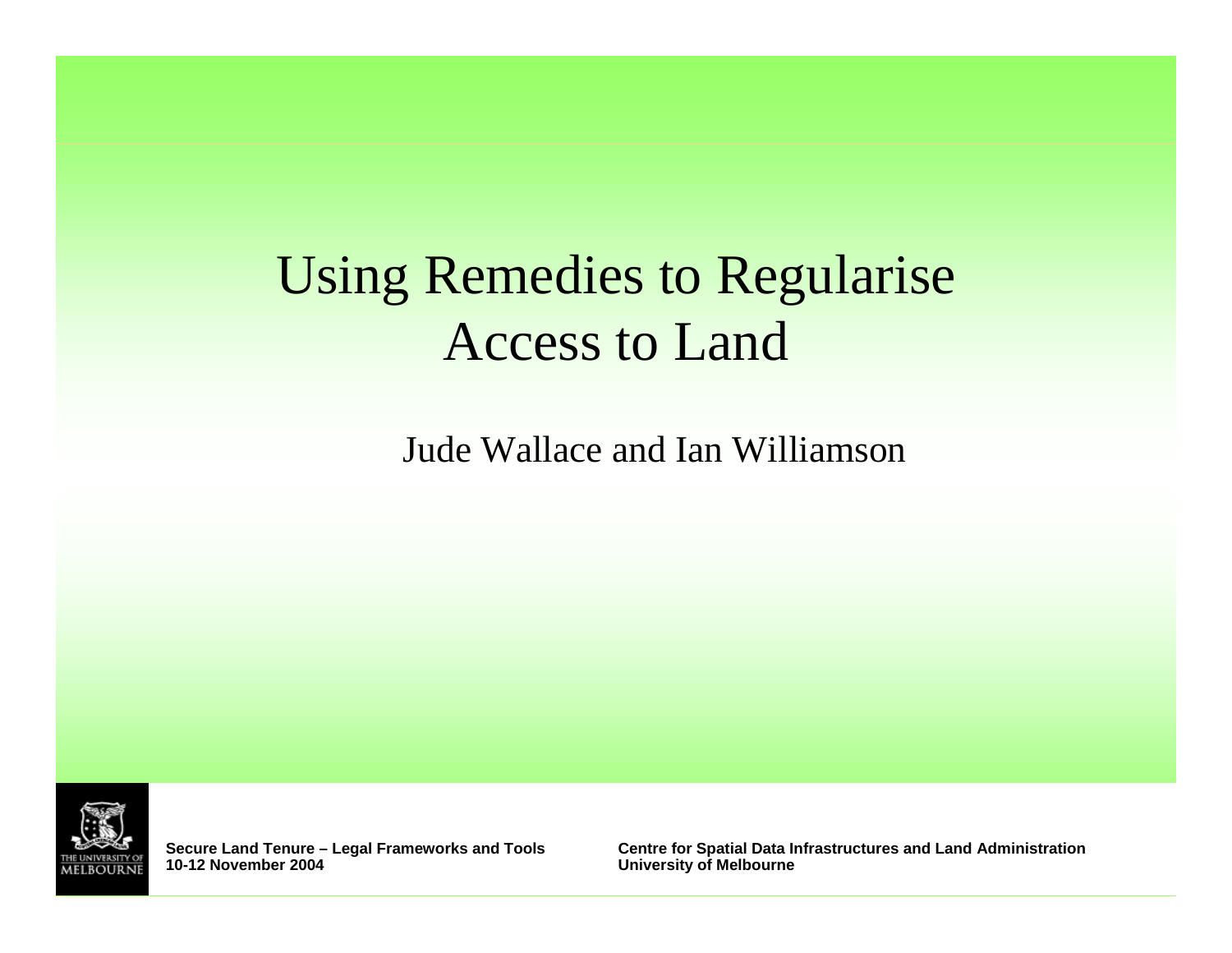## **Context**

World Bank land policy development –

1975 Economic focus

2003 Land Policies for Growth and Poverty Reduction

Changes of policy new theories and new applications

Implications – change of focus from titling and LAS to land delivery through ground-up, participatory approaches

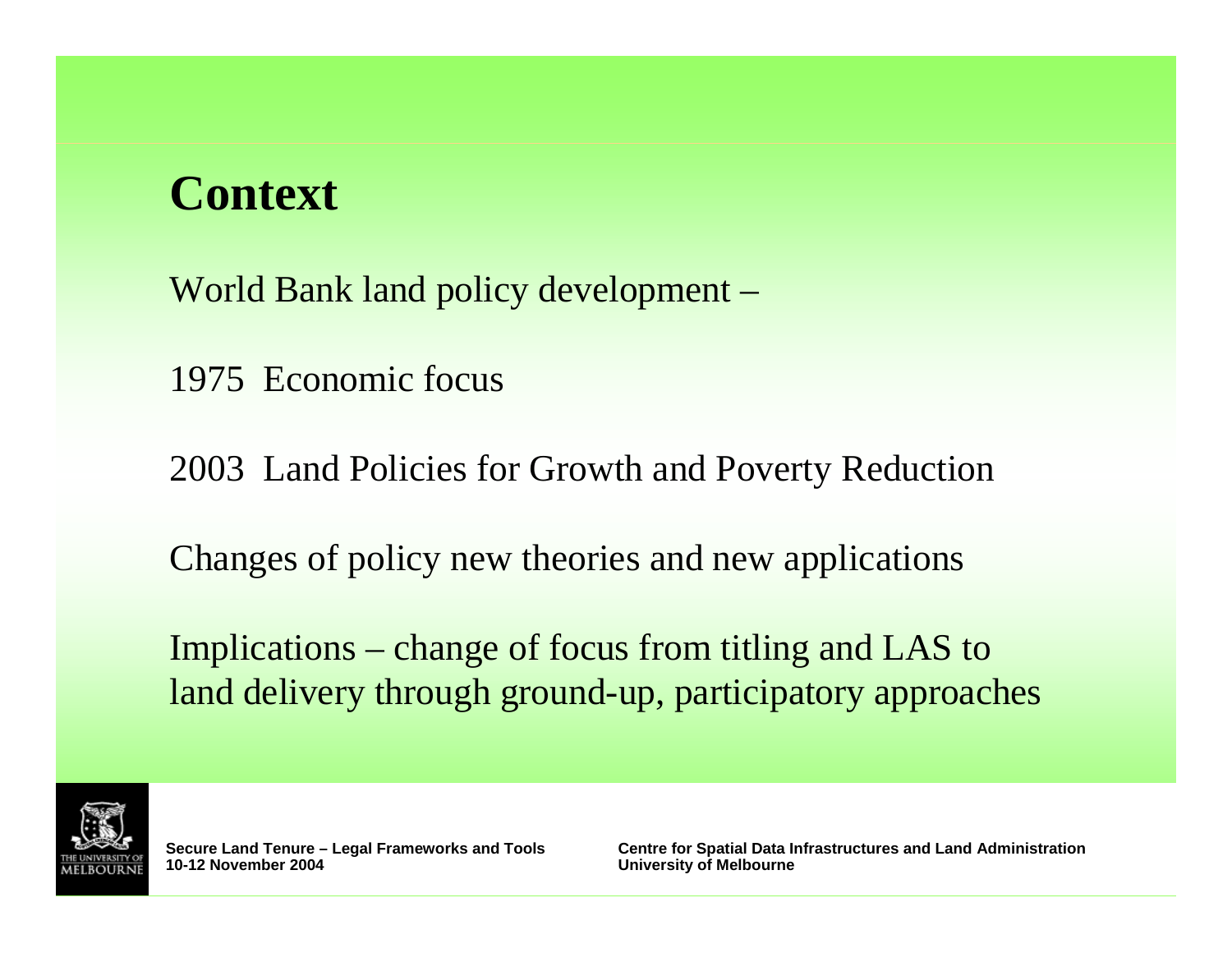#### **Relative titles**

Examples

Legal, equitable and possessory.

Compare freehold, mining, forestry overlays.



**Secure Land Tenure - Legal Frameworks and Tools 10-12 November 2004**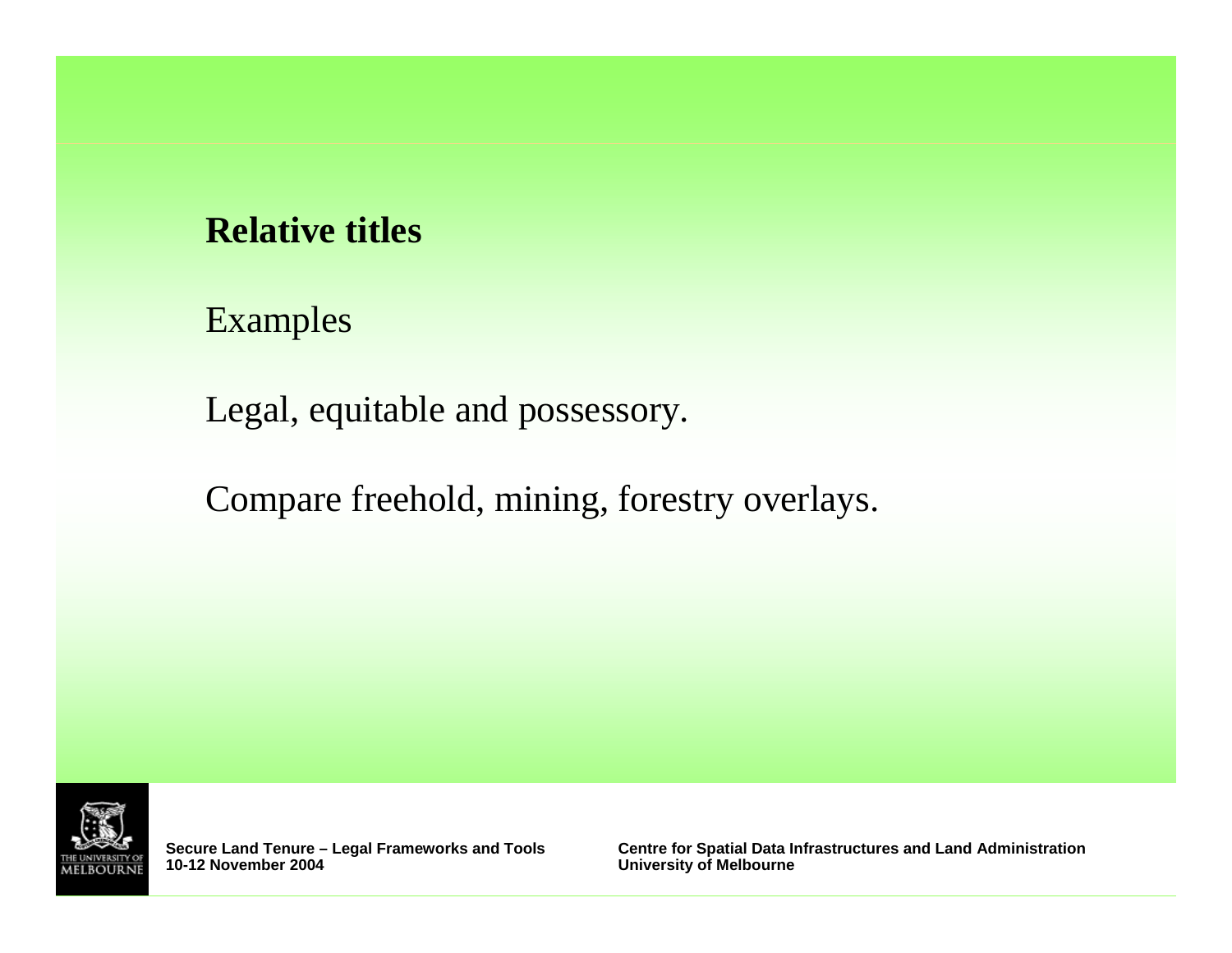#### **Standard rights analysis**

Property theory, tenures, land rights are for formalised systems.

Proposed model -

relies on pre-legal social formalisation of expectations through recognition repeat behaviour

Incorporates formalisation into minimal legal order

permits adaptation to formal systems.

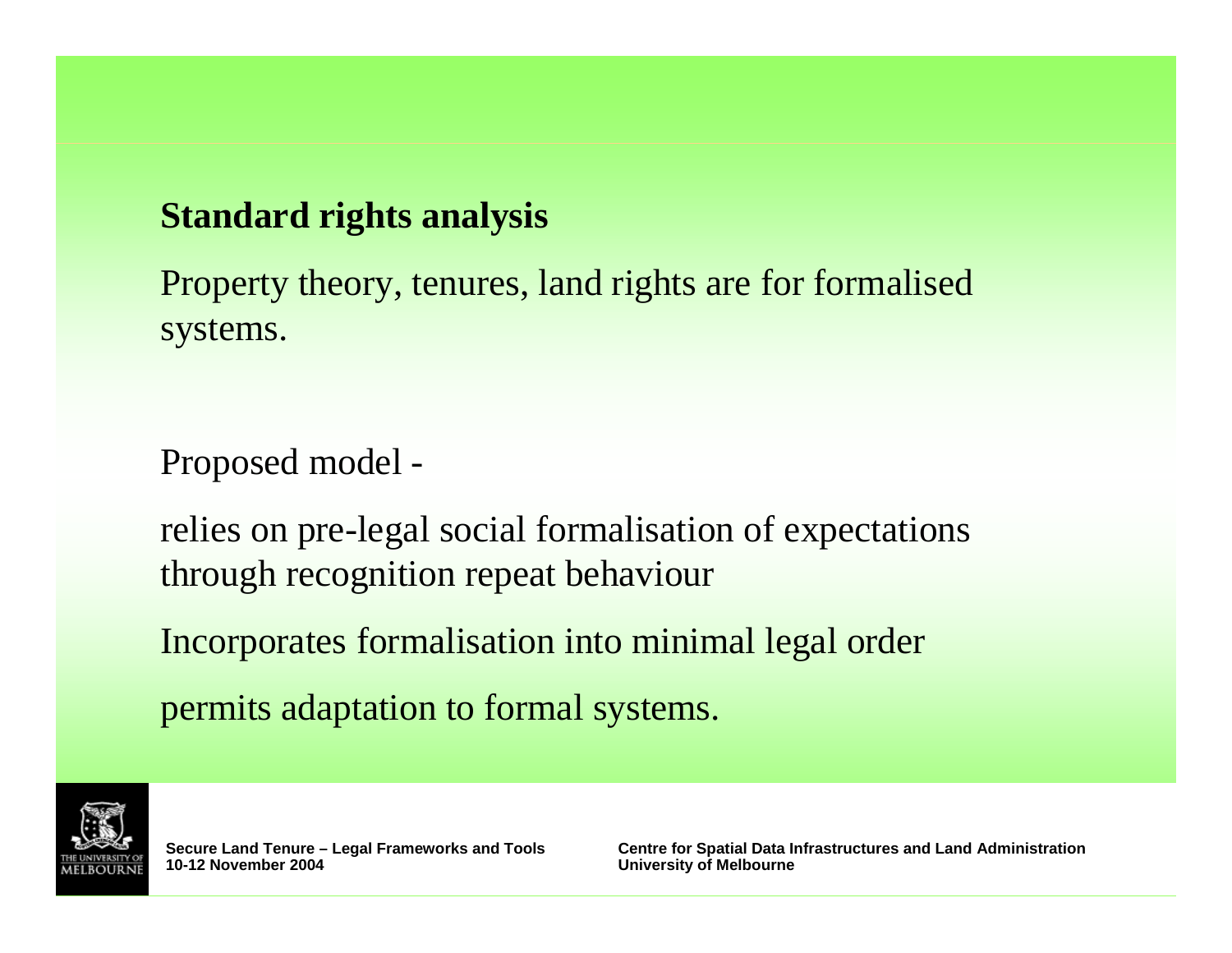# **Tools for building relativity of title Prioritisation system** (system of order of interests) **Alert system** (holders must disclose) **Transparency mechanisms** (transaction disclosure) **Discovery systems** (searching systems) **Removal systems** (overreaching)

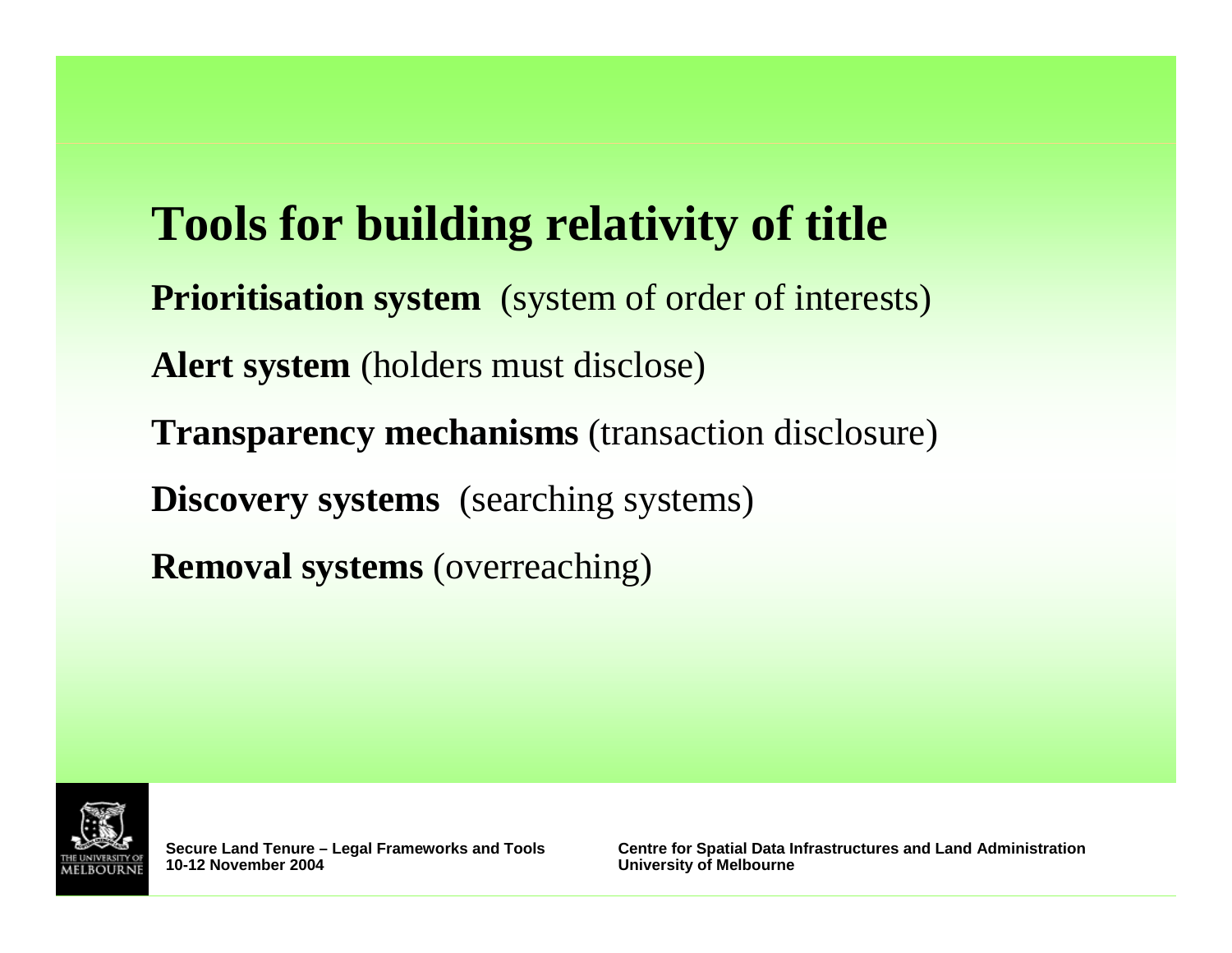# **Possessory Titles Recognition**

Reliance on behaviour not rights– simple policing of interference with land occupancy.

Provision of remedy – local access and enforcement system

Building of expectations – pre legal, socially based expectations

Transfer into formal system - …….

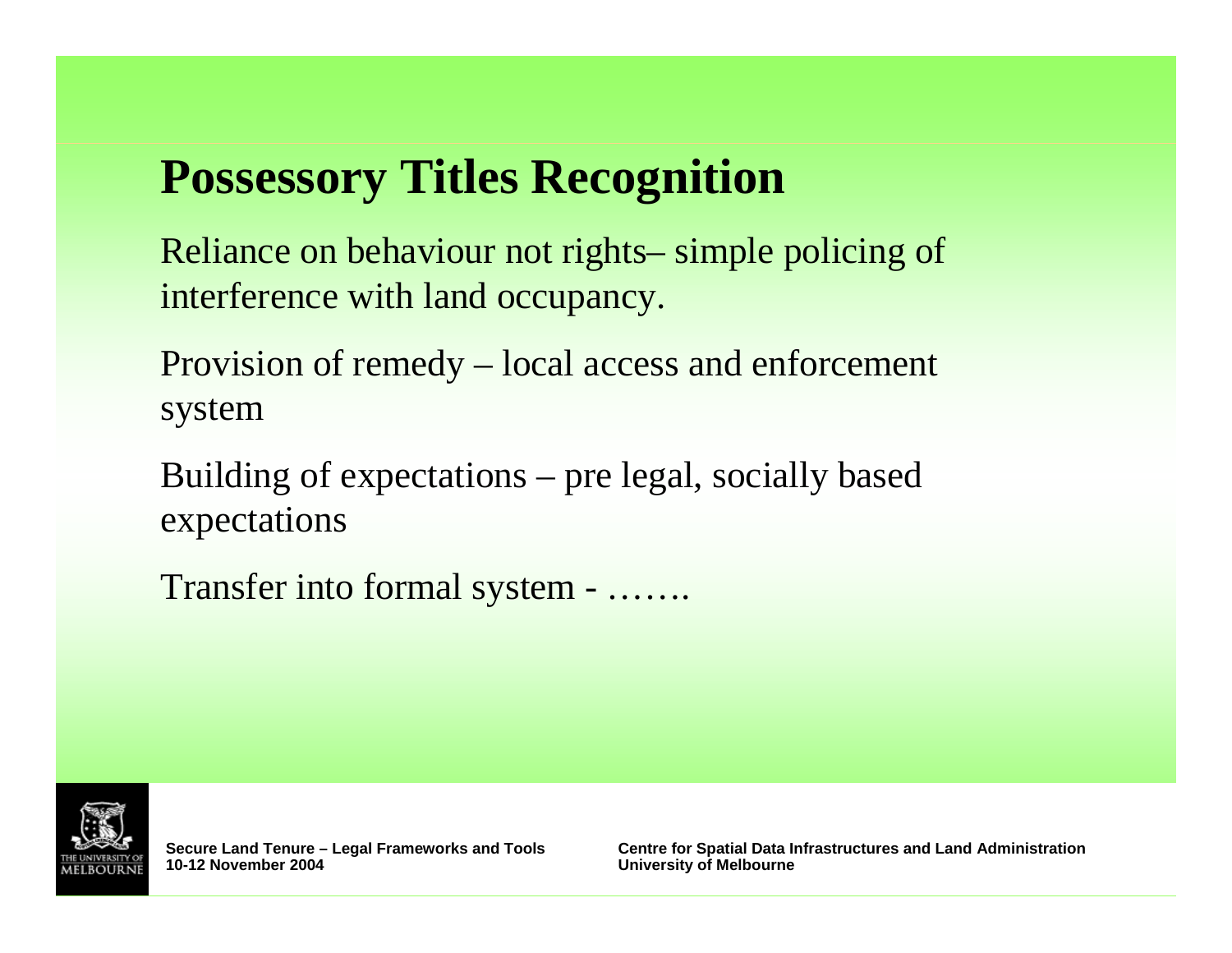### **Derivative sources**

English experience

Anti -eviction

Land management focus



**Secure Land Tenure - Legal Frameworks and Tools 10-12 November 2004**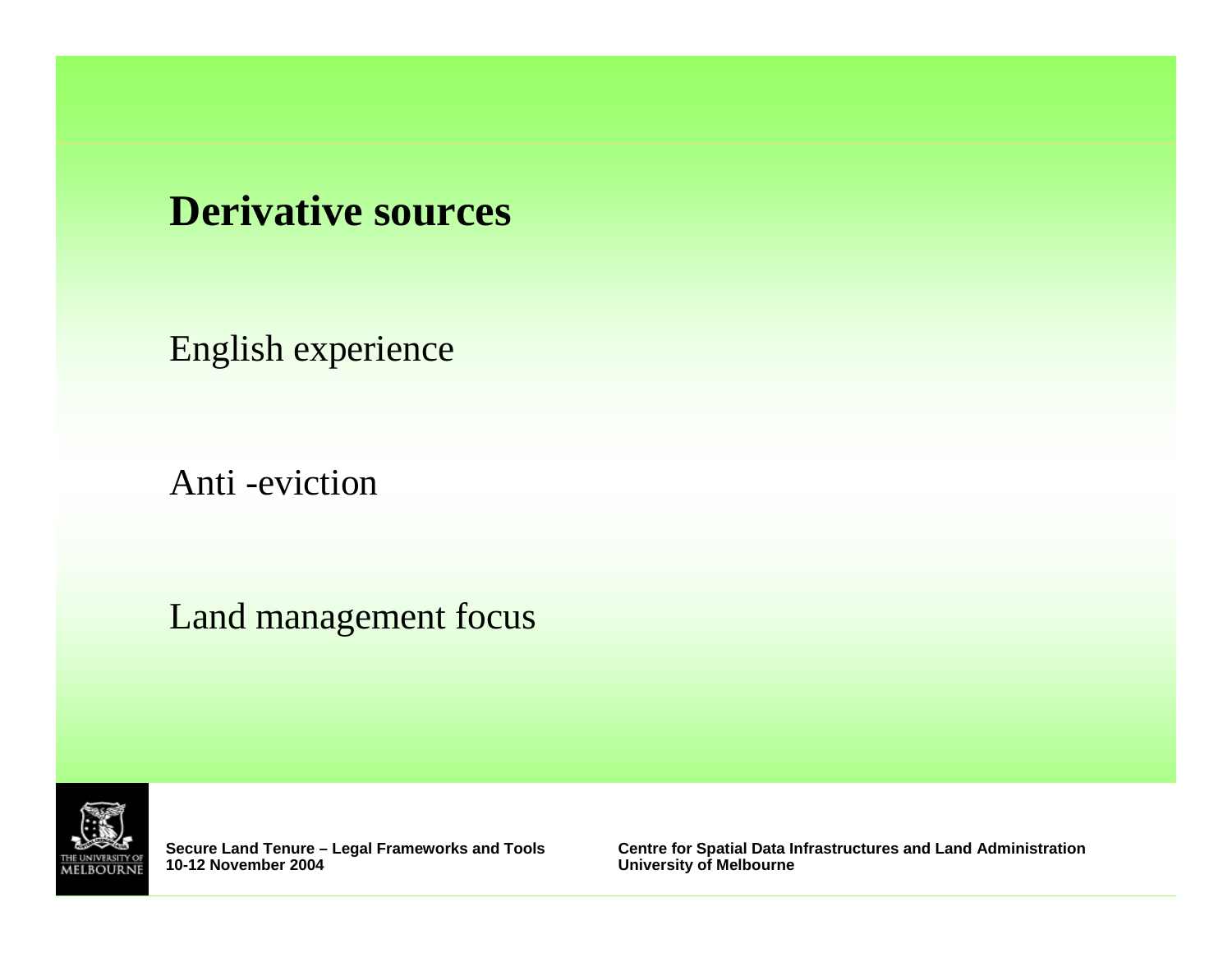**Possessory Remedies Tool Box** Articulated and popular land policies Remedies to reverse aberrant behaviour Inclusion of customary, etc, tenures Transaction and inheritance tracking Overlaying occupation patterns Focus on local behaviour and capacity Betterment strategies Anticipation of hard cases

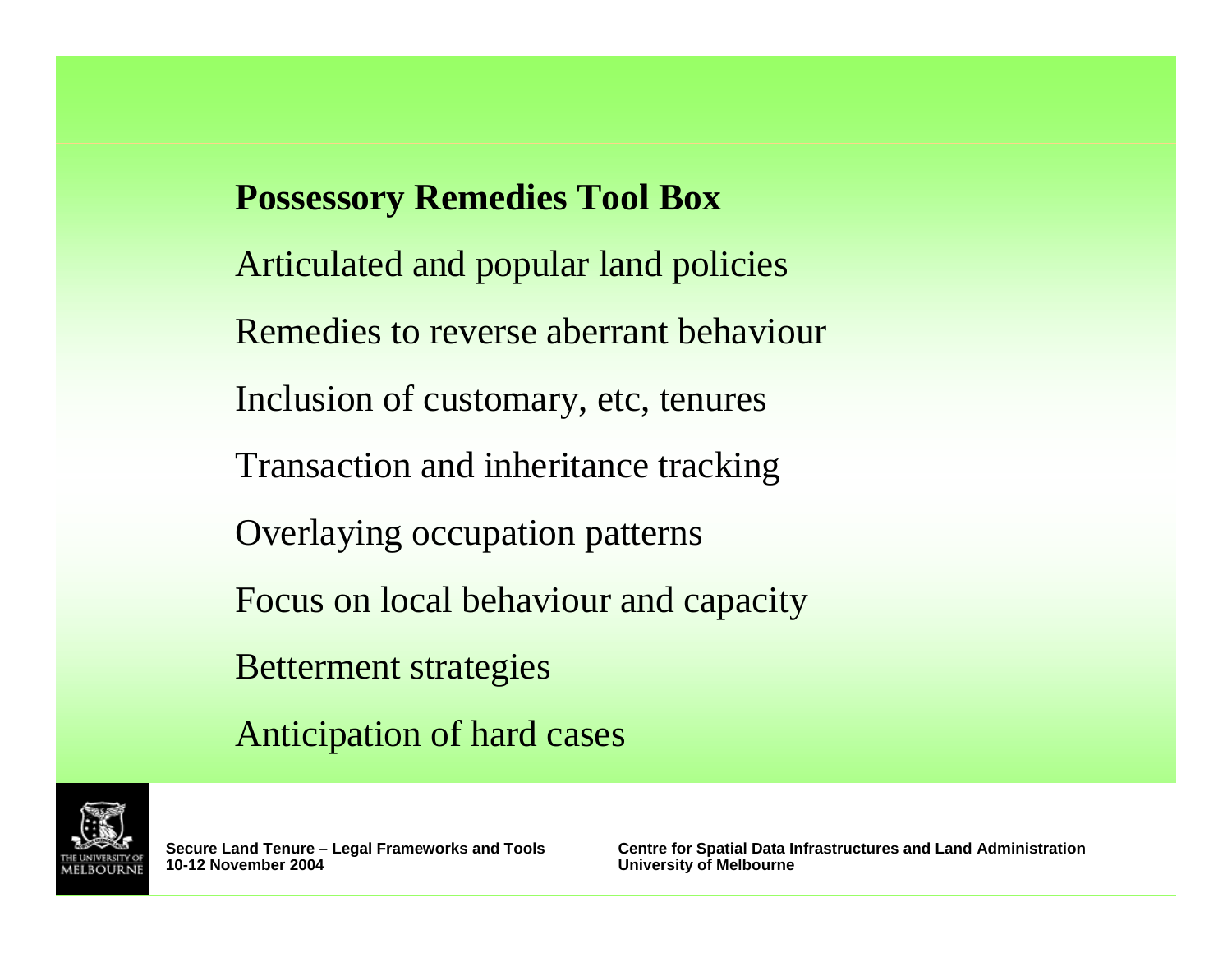### **Future Challenges**

Incorporation of labour based land distribution

Integration of informal credit systems

Improved capture of transactions, inheritance and passive alteration of land use

Articulation of rights to water, servitudes, roads and services

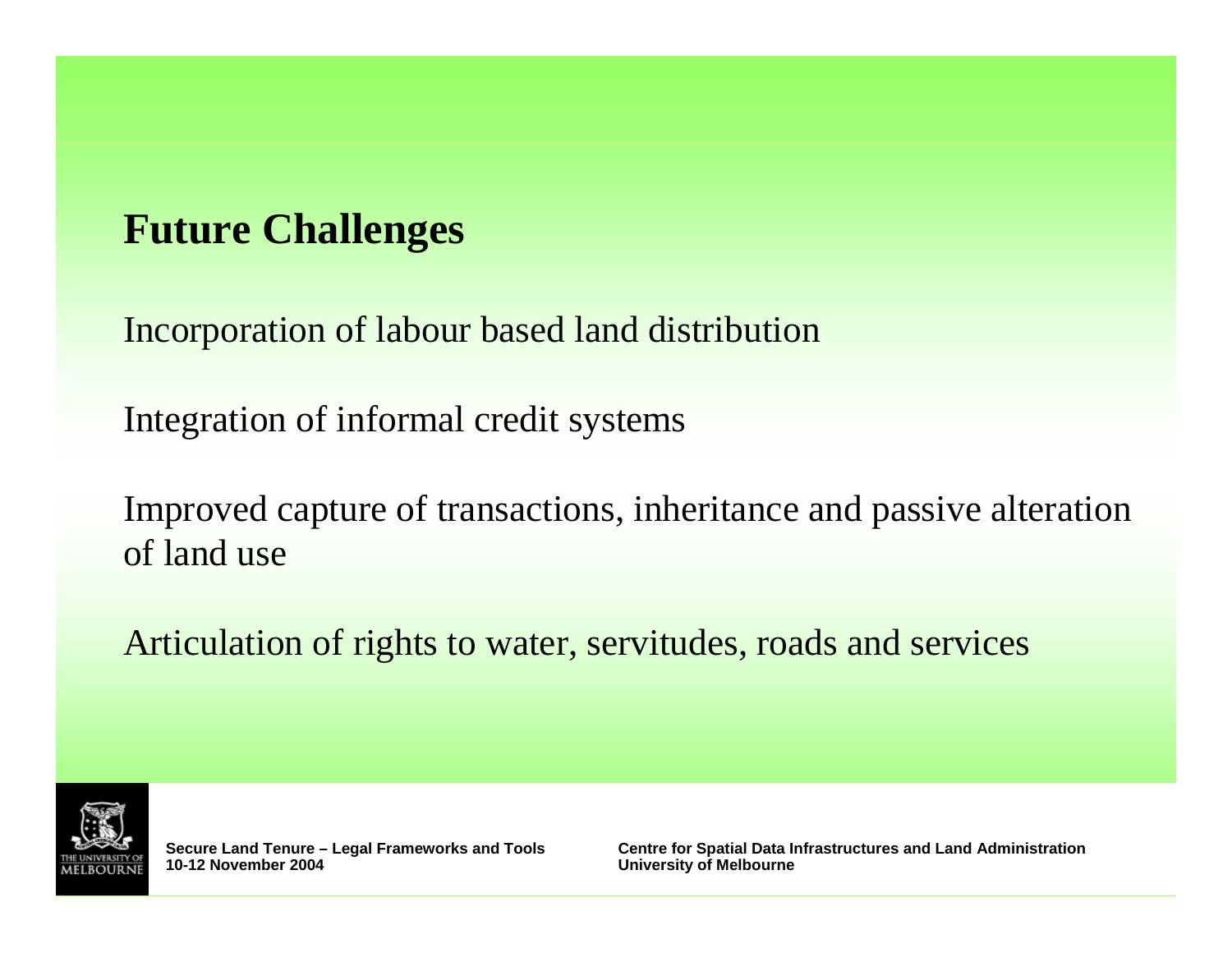| Aspect                                 | Support                                                                | Critique                                                                                                                                                                                                   |
|----------------------------------------|------------------------------------------------------------------------|------------------------------------------------------------------------------------------------------------------------------------------------------------------------------------------------------------|
| Workable legal<br>order                | Order can be very immature.                                            | However, minimum legal<br>order is frequently<br>insufficient in long term                                                                                                                                 |
| <b>Current position</b><br>legitimated | The point of the model is to<br>stabilize, not judge                   | However, many current<br>possessors will lack moral<br>or other validation. The<br>neutrality of the model<br>can validate terrorist.<br>intrusive, or opportunist<br>anterior behaviour.<br>Platteau 2004 |
| Colonial history                       | Capable of operating in<br><b>Anglophone and Francophone</b><br>Africa | Neutrality needs careful<br>consideration in any<br>context                                                                                                                                                |



**10-12 November 2004 Prameworks and Tools**<br>10-12 November 2004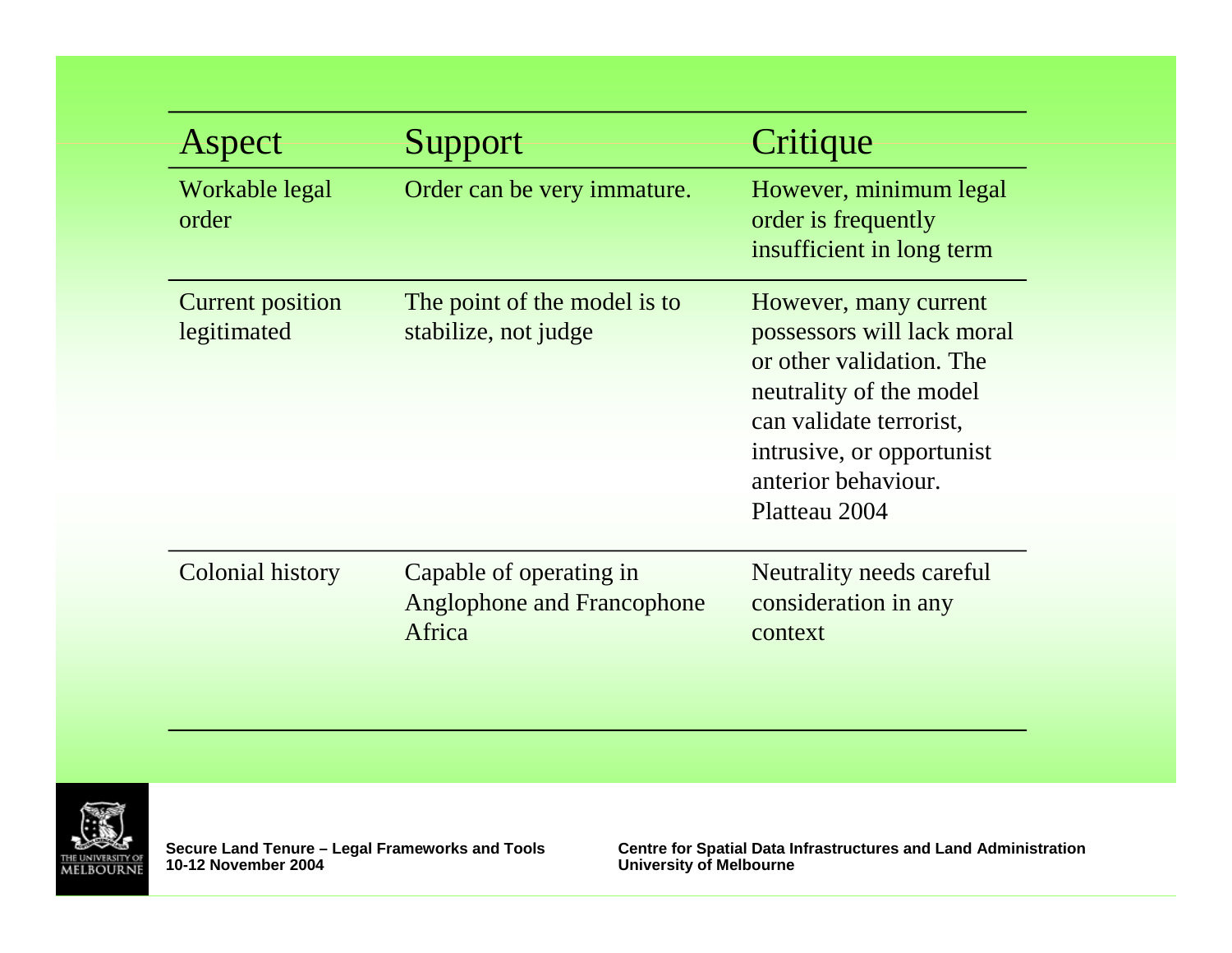| Aspect                             | Support                                                                                | Critique                                                                                      |
|------------------------------------|----------------------------------------------------------------------------------------|-----------------------------------------------------------------------------------------------|
| Timing                             | Disruption of land management<br>systems is a continual constant                       | Model assumes post<br>conflict, high social and<br>institutional disruption                   |
| Relationship with<br>rights system | Focus on behavior of removal<br>or of interference with<br>possession is title neutral | However, sooner or later,<br>rights focus must develop                                        |
| Minimalist<br>approach             | Relies on regulating behaviour<br>in relation to land, not land<br>rights              | Can regulate land access<br>for growing period<br>beyond harvest                              |
| Existing systems                   | Customary systems are<br>reinforced                                                    | Inherent complexities in<br>land distribution in<br>customary systems is not<br>accounted for |